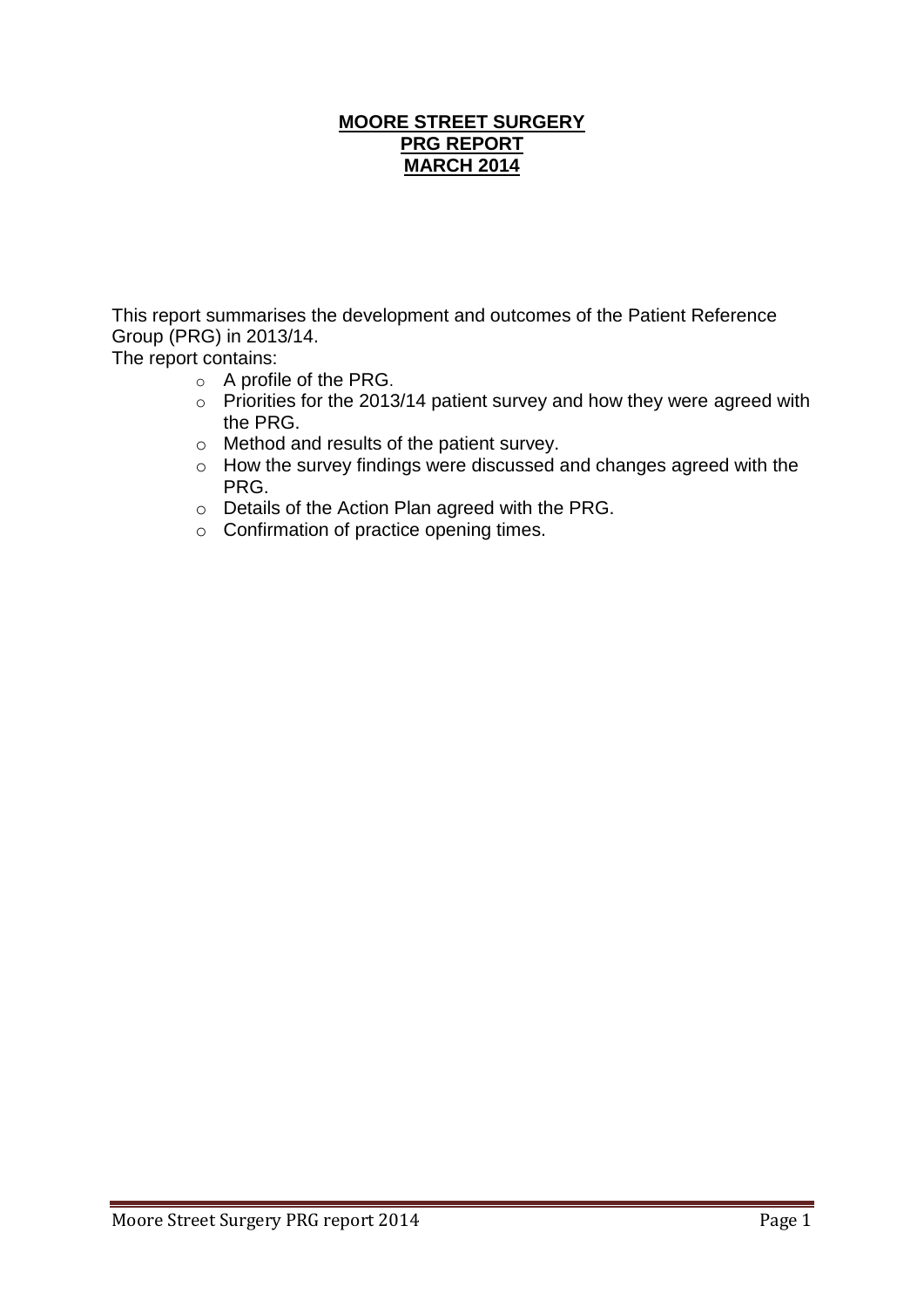## About Moore Street Surgery Reference Group

Moore Street Surgery invited patients to join the practice PRG group in January 2012. We are always trying to improve our service to the patients at Moore Street Surgery and we hoped they would like help the practice start a Patient Reference Group as a method of communication with patients to keep them informed of practice development and seek their opinion on the way services are delivered in the practice.

Patients were invited to join through posters displayed, information on practice website, face to face and by opportunistic invitation.

The current PRG has 8 members. They range in age and mixed gender. The PRG is open to all practice population. There are gaps in the representation of the group and the practice is continuing its efforts to engage with people in these groups through literature, advertisement and mailing.

#### Practice Survey

In December we held a ~PRG meeting. We discussed in depth issues regarding appointment system and access. As a group we decided to do the practice survey on this subject.

### Method and results of patient survey

The Survey was started the end January 2014 and collated mid-March 2014. Copies of the survey were posted to 50 random mixed race / gender / age patients. We also had paper copies of the questionnaire to be completed in the surgery and posters advertising where and how patient could complete the questionnaire. The results of the questionnaire were discussed by the PRG group on  $27<sup>th</sup>$  March 2014.

Copy of the survey and results are attached and available on the practice website.

#### How the survey findings were discussed and changes agreed with the PRG

The results of our Practice questionnaire were discussed with our PPG group members at our meeting on Thursday 27<sup>th</sup> March. We reviewed the answers and discussed action plans to any issues.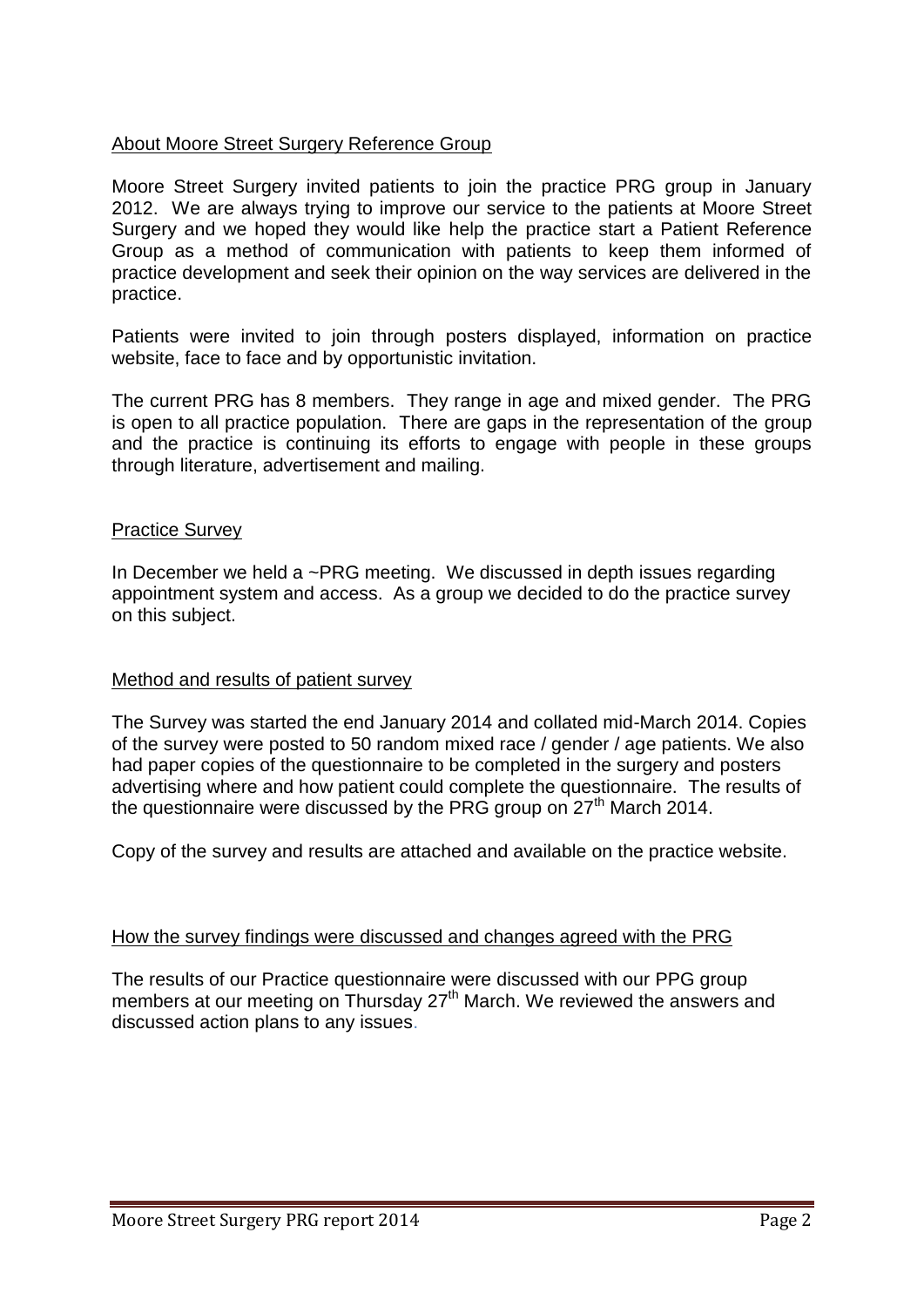# Action plan agreed with the PRG

*[Details of the action plan setting out how the findings or proposals arising out of the local practice survey can be implemented and if appropriate, reasons why any such findings or proposals should not be implemented].*

| You said                           | We did                                                                                                                                                                                                                                                                                                                             | The result is                                                                                                                                                                                                                                                                                       |
|------------------------------------|------------------------------------------------------------------------------------------------------------------------------------------------------------------------------------------------------------------------------------------------------------------------------------------------------------------------------------|-----------------------------------------------------------------------------------------------------------------------------------------------------------------------------------------------------------------------------------------------------------------------------------------------------|
| How patients book<br>appointments. | Our PRG discussed the<br>different methods patients<br>can book appointments, it<br>was felt that patients<br>needed more information<br>on what methods are<br>available in practice.                                                                                                                                             | Posters enlarged in<br>reception area and<br>information updated on<br>practice website.                                                                                                                                                                                                            |
| Patient access.                    | The PRG group discussed in<br>length about patient access.<br>It was felt that one the main<br>areas that could be improved<br>is missed Doctor / nurses<br>appointments.                                                                                                                                                          | We decided on updated<br>monthly posters up in<br>reception stating how many<br>missed appointments there<br>have been. Also letters to<br>patients that DNA<br>appointment.                                                                                                                        |
| Open access                        | Over all the open access<br>service that we have at the<br>surgery is liked.<br>Unfortunately we can have<br>quite a lot patients use this<br>service, which mean long<br>waiting times to be seen.<br>To improve this service we<br>need to have better patient<br>education of what is<br>appropriate to attend this<br>service. | Posters in reception asking<br>patients with long term<br>conditions to make routine<br>appointments. Dental issues<br>to go to a dentist. Sick notes<br>not to be issued unless<br>relating to the problem the<br>patient has come with.<br>Posters of illness that can be<br>treated via chemist. |